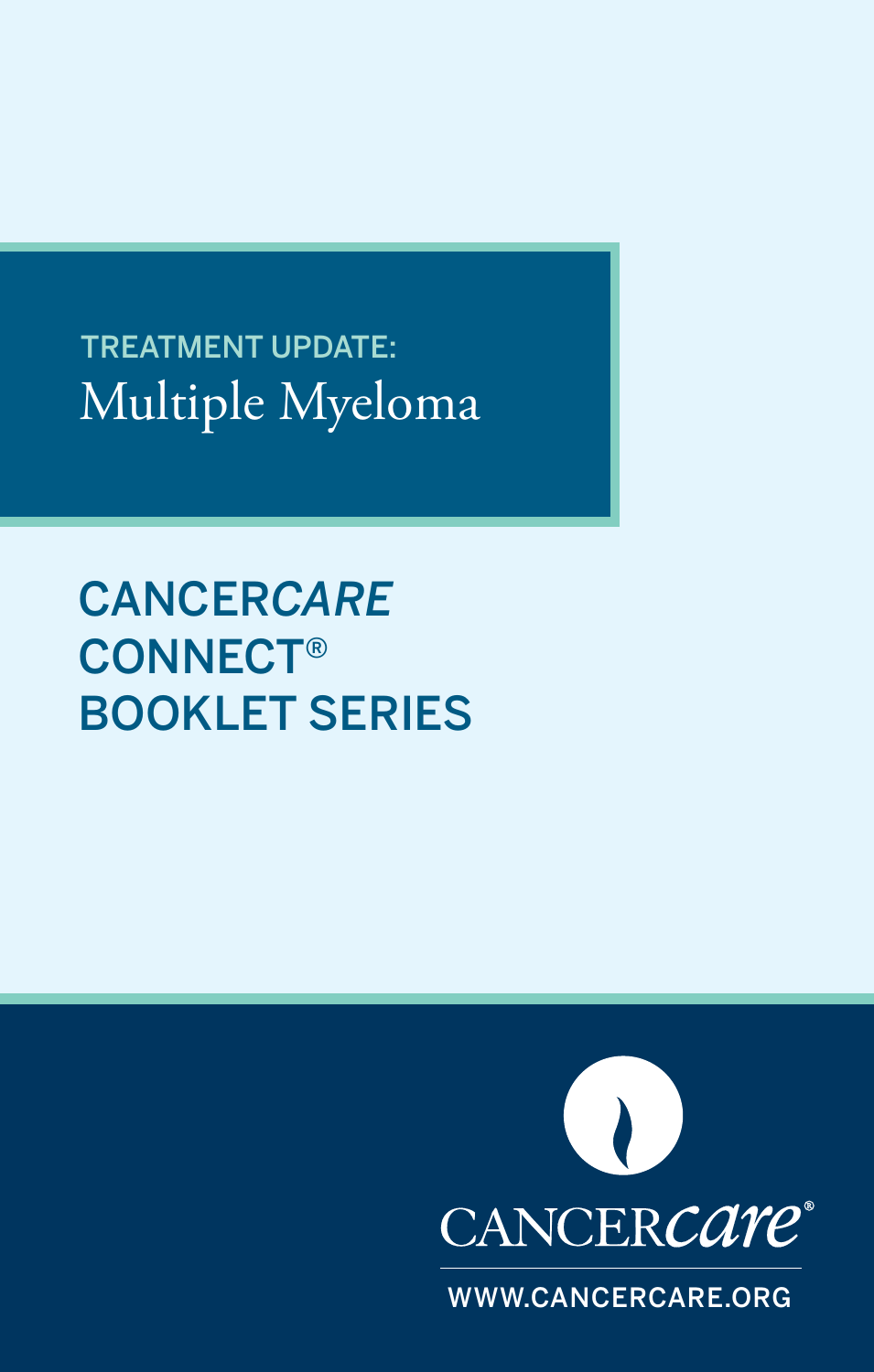

The Cancer*Care* Connect ® Booklet Series offers up-to-date, easy-to-read information on the latest treatments, managing side effects and coping with cancer.

To order free copies of this booklet, please use the online order form on our website, www.cancercare.org.

Founded in 1944, Cancer*Care*® is the leading national organization providing free, professional support services and information to help people manage the emotional, practical and financial challenges of cancer. Our comprehensive services include case management, counseling and support groups over the phone, online and in person, educational workshops, publications and financial and co-payment assistance. All Cancer*Care* services are provided by master's-prepared oncology social workers.

Cancer*Care* relies on the generosity of supporters to provide our services completely free of charge to anyone facing a cancer diagnosis. If you have found this resource helpful and wish to donate, please do so online at www.cancercare.org/donate. You may also mail a check, payable to Cancer*Care*, to Cancer*Care*, Attn: Donations, 275 Seventh Avenue, New York, NY 10001.

Thank you.

Cancer*Care*® National Office 275 Seventh Avenue New York, NY 10001 Toll-free 800-813-HOPE (4673) Fax 212-712-8495 Email info@cancercare.org Web www.cancercare.org

The content of this booklet is independent, non-promotional and free of commercial influence and bias.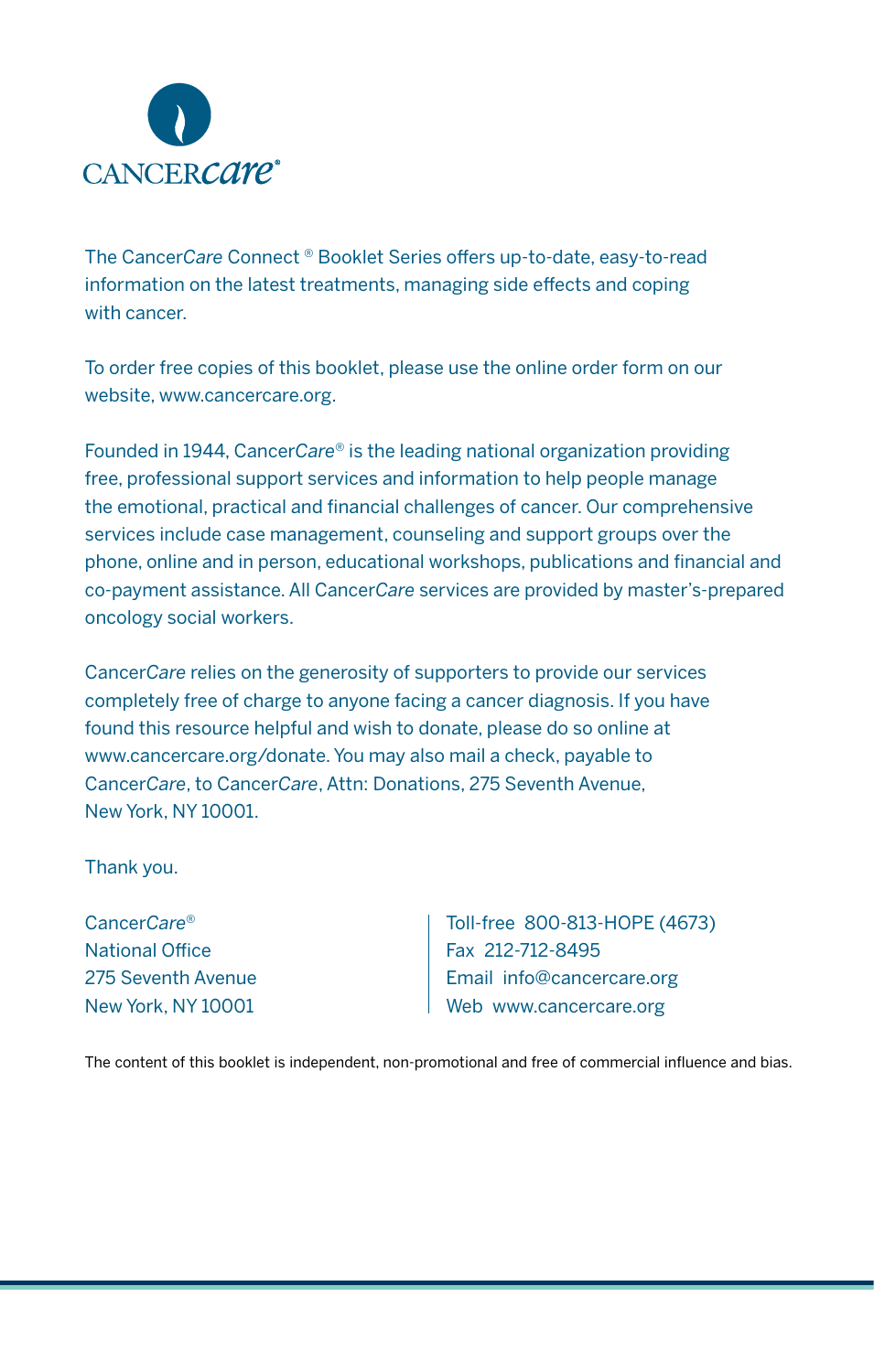# Treatment Update: Multiple Myeloma

## TABLE OF CONTENTS

| Communicating With Your Health Care Team15        |  |
|---------------------------------------------------|--|
| CancerCare's Free Support Services and Programs17 |  |
|                                                   |  |
|                                                   |  |

### EDITOR

### Andrew J. Yee, MD

*Instructor in Medicine, Harvard Medical School, Center for Multiple Myeloma, Massachusetts General Hospital Cancer Center*

© 2021 Cancer*Care*®. All rights reserved. 11/2021 All people depicted in the photographs in this booklet are models, used for illustrative purposes only.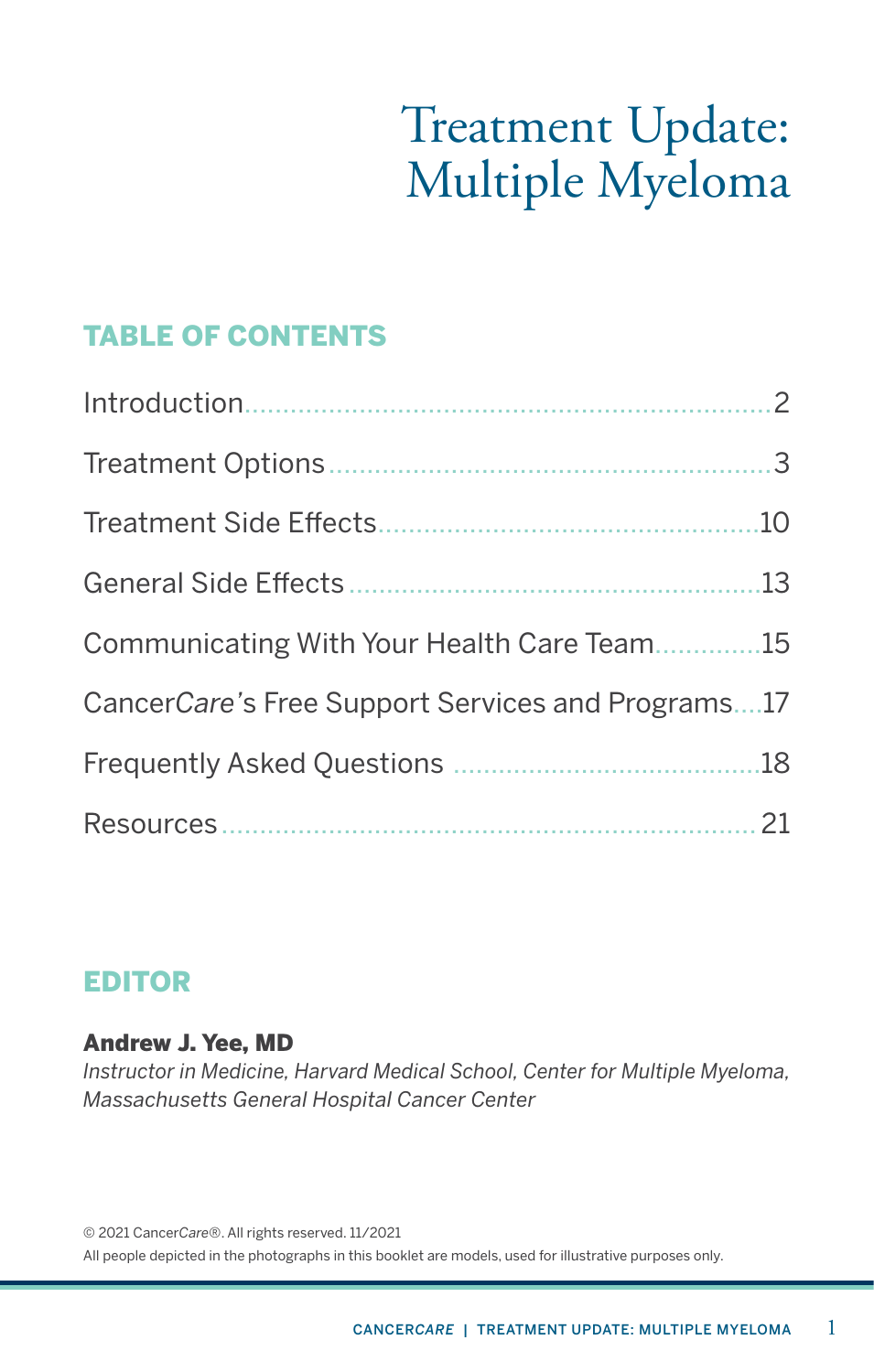<span id="page-3-0"></span>*Each year in the United States, approximately 35,000 people most over the age of 60—are diagnosed with multiple myeloma, a cancer of a type of white blood cell that lives in the bone marrow.* 

Our immune system is a network of organs, cells and molecules which protects us from bacteria and viruses that can cause infection. Plasma cells, a type of white blood cell, are an important part of this network. Normally, plasma cells make up less than 5 percent of the blood cells in the bone marrow. For reasons not completely understood, plasma cells can grow out of control and lead to the development of multiple myeloma.

Symptoms of multiple myeloma can include anemia, fatigue, weight loss and/or bone pain. However, about 10 percent of people have either mild or no symptoms at the time of their diagnosis. In those cases, the diagnosis occurs as a result of tests for a different health issue.

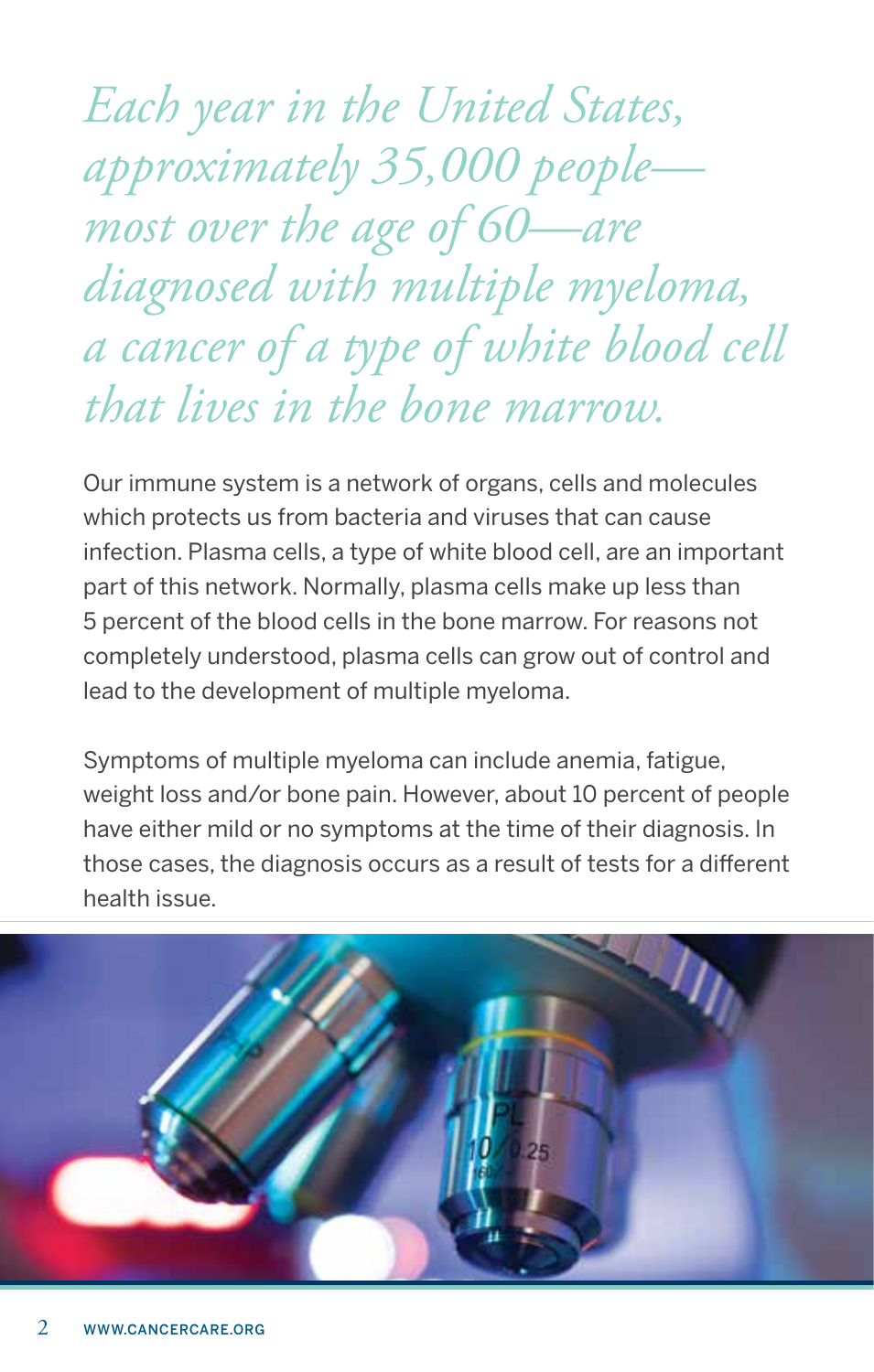# <span id="page-4-0"></span>Treatment Options

Multiple myeloma that is not causing symptoms (also known as smoldering multiple myeloma) may not initially need to be treated. The person's condition is regularly monitored through blood, urine and imaging tests (for example MRI, CT and PET scans) to determine if the disease is progressing and if treatment is needed.

If treatment is recommended, approaches are discussed based on the person's individual circumstances. Research arising from clinical trials has shown that administering a combination of drugs is usually more effective than a single drug given alone. However, the benefit of such an approach must be weighed against the potentially higher risk of side effects.

## **Stem Cell Transplant**

A stem cell transplant (also known as a bone marrow transplant) is a procedure in which diseased bone marrow is replaced with healthy bone marrow. It is an important treatment option for some people with multiple myeloma.

In the procedure, stem cells are harvested (collected) from the patient or from a donor and then stored. The patient is given high doses of chemotherapy to destroy as many myeloma cells as possible. The stem cells are then "infused" (transplanted) into the body, where they travel to the bones and begin rebuilding bone marrow.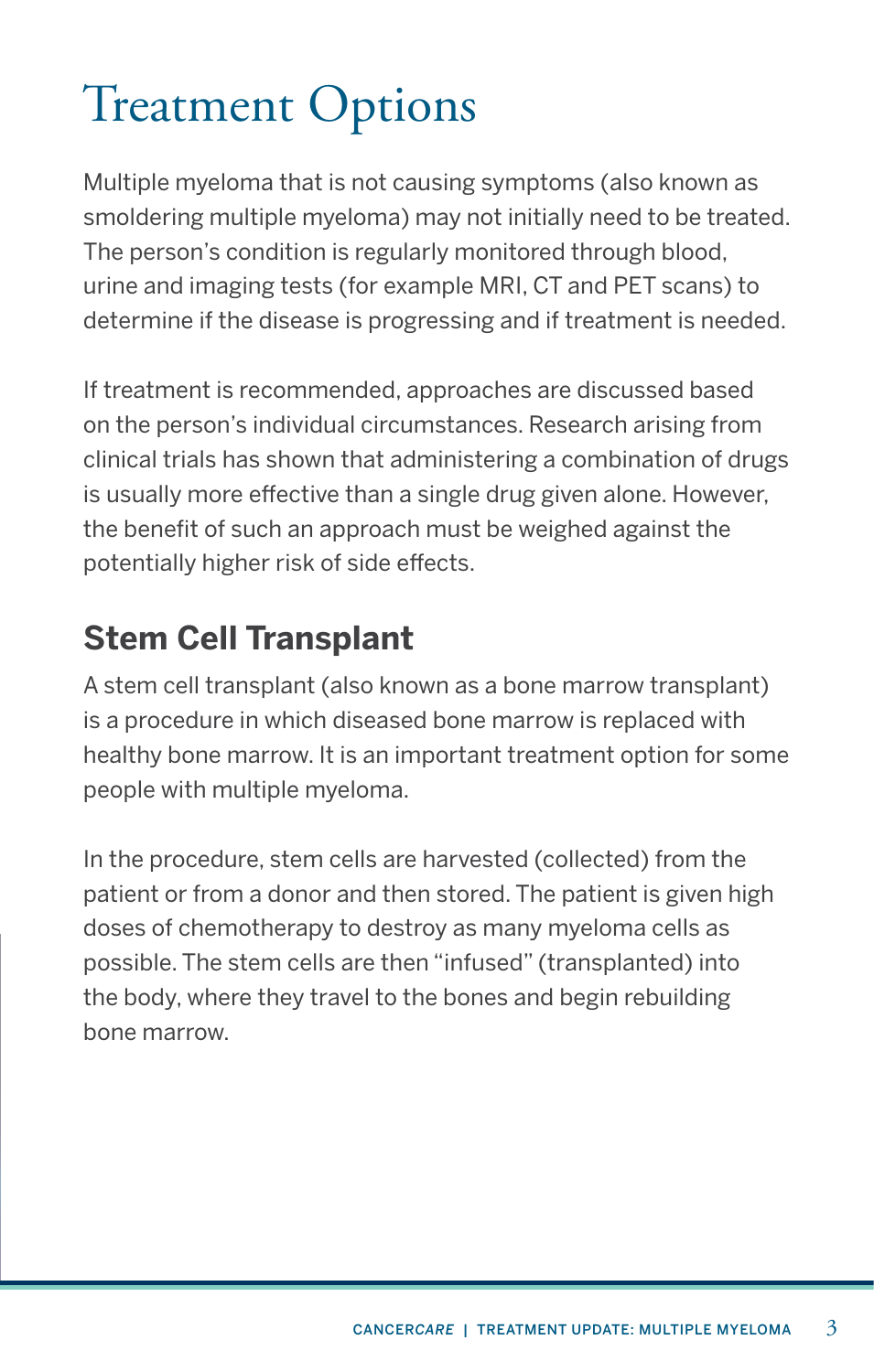When a person with multiple myeloma receives their own stem cells, the procedure is called an autologous stem cell transplant. If the stem cells are from a donor (either a close relative, such as a brother or sister, or a donor from a registry), the procedure is known as an allogeneic stem cell transplant. In multiple myeloma, autologous stem cell transplant is much more commonly used than allogeneic stem cell transplant.

A stem cell transplant is an intensive treatment. To determine if stem cell transplant is the right treatment approach, doctors weigh a number of factors, including the person's age and general physical health.

## **Immunomodulatory Options**

Through a complicated mechanism that was only recently discovered, immunomodulatory drugs lead to the degradation (reduction) of growth signals in myeloma cells. These medications are taken by mouth as capsules, typically in combination with corticosteroids like dexamethasone and frequently in combination with proteasome inhibitors and/or certain monoclonal antibodies.

Immunomodulatory drugs are an important option for treating multiple myeloma. Lenalidomide (Revlimid) was approved by the U.S. Food and Drug Administration (FDA) in 2006 for relapsed (recurring) multiple myeloma. It was approved for newly-diagnosed patients in 2015 and as a maintenance therapy (continued treatment designed to prevent relapse) in 2017. Pomalidomide (Pomalyst) was approved in 2013 for the treatment of relapsed disease.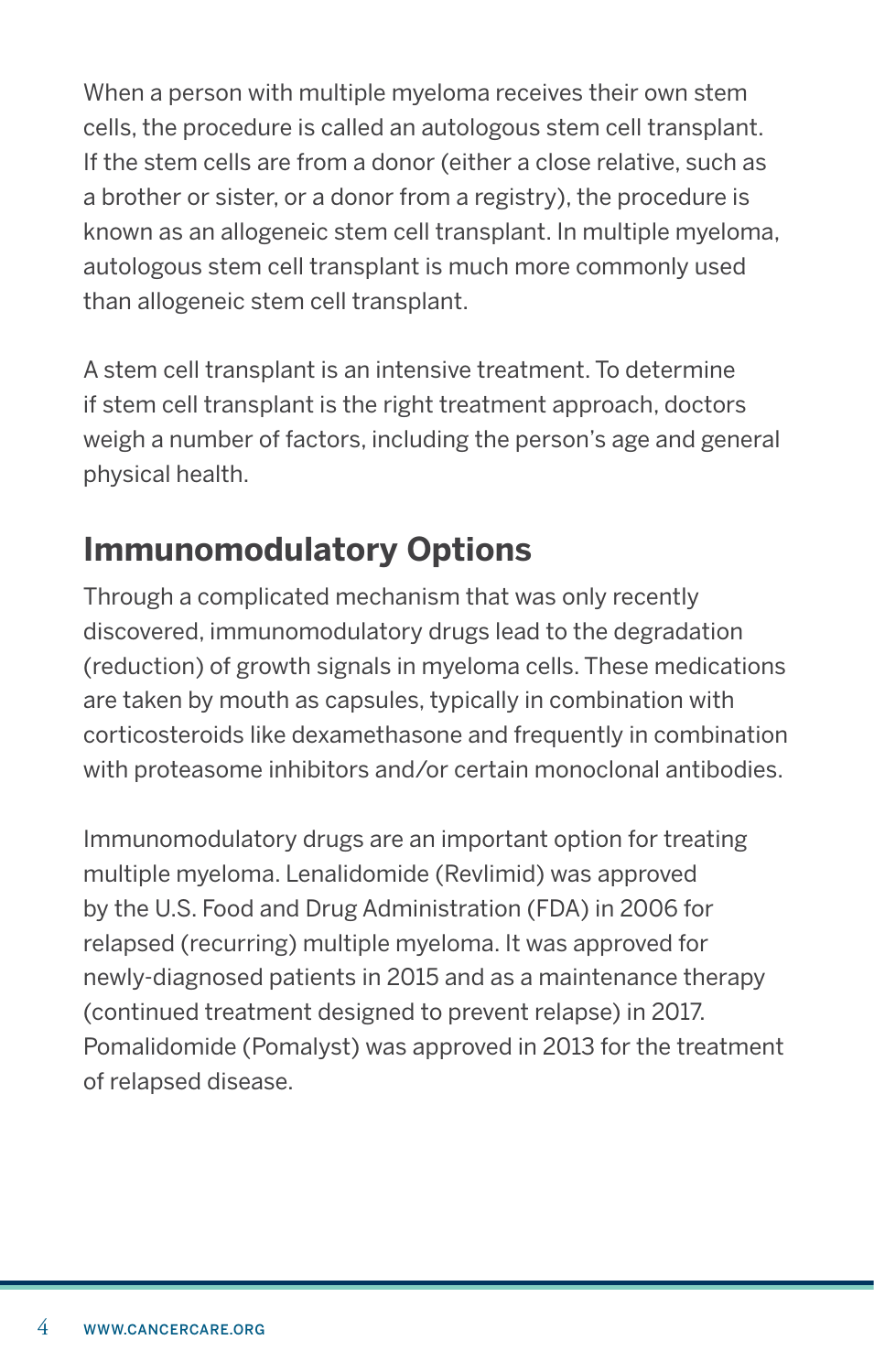## **Proteasome Inhibitors**

Proteasome inhibitors are approved by the FDA for the treatment of multiple myeloma. The proteasome is a complex of proteins inside cells that break down unneeded or damaged proteins in healthy cells and cancer cells. Proteasome inhibitors interfere with this action, resulting in the death of myeloma cells.

- **Bortezomib (Velcade)** was approved as a single agent (a drug used alone) in 2008 and is now often given in combination with other treatments as a first-line therapy for multiple myeloma. It is typically given as a shot subcutaneously (under the skin).
- **Carfilzomib (Kyprolis)** was approved as a single agent in 2012. In 2016, its approval was expanded for use in combination with the immunomodulatory drug lenalidomide and dexamethasone, a corticosteroid. Carfilzomib is given intravenously (through a needle into a vein).
- **Ixazomib (Ninlaro)** was approved in 2015 to be taken in combination with lenalidomide and dexamethasone. Given in pill form, this combination is usually given after other drugs have been tried.

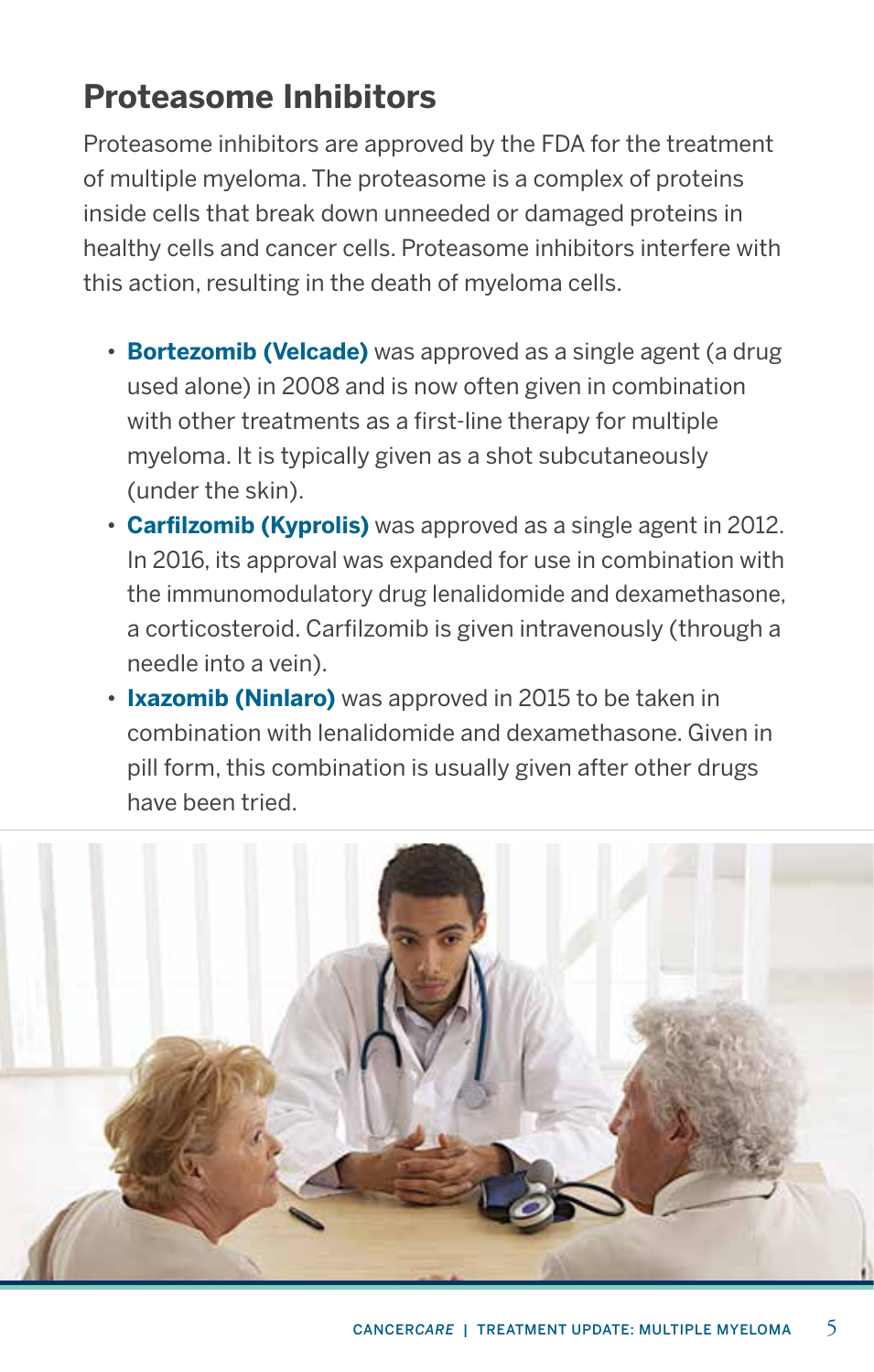## **Monoclonal Antibodies**

Monoclonal antibodies are lab-generated proteins that target specific antigens on the surface of the myeloma cell, triggering an immune response. There are four monoclonal antibodies approved by the FDA to treat multiple myeloma.

- **Elotuzumab (Empliciti)** was approved in 2018, in combination with pomalidomide and dexamethasone, for the treatment of relapsed or refractory (resistant to treatment) myeloma in people who have received at least two prior therapies, including alidomide and a proteasome inhibitor. Elotuzumab had previously been approved in combination with lenalidomide and dexamethasone to treat people with multiple myeloma who have received one to three prior therapies. Elotuzumab is given intravenously.
- **Daratumumab (Darzalex)** was initially approved for people who have received at least three prior treatments for multiple myeloma. It was subsequently approved in combination with lenalidomide plus dexamethasone (or bortezomib plus dexamethasone) in people whose cancer has returned after one prior treatment type. In June 2019, the FDA approved daratumumab for the treatment of newly-diagnosed multiple myeloma, in combination with lenalidomide and dexamethasone, for people who are not candidates for a stem cell transplant. This drug is given intravenously or subcutaneously.
- **• Isatuximab (Sarclisa)** was approved in March 2020, in combination with pomalidomide and the corticosteroid dexamethasone, for the treatment of people with multiple myeloma who have received at least two prior therapies, including lenalidomide and a proteasome inhibitor. In March 2021, the approval was extended for use in combination with carfilzomib and dexamethasone for previously-treated multiple myeloma. This drug is given intravenously.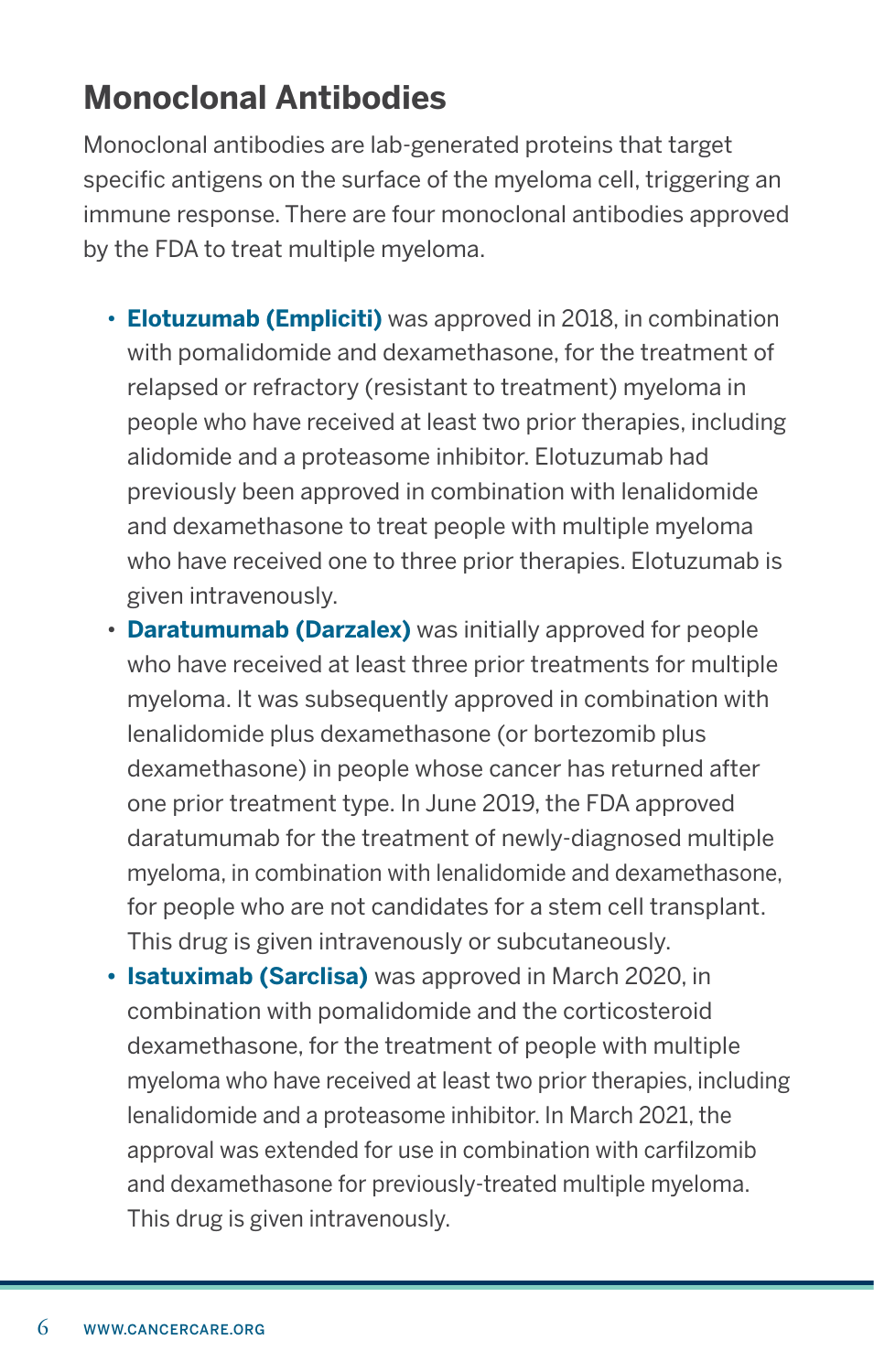## **Antibody Drug Conjugates**

Antibody drug conjugates (ADCs) work by combining (linking) a chemotherapy with a monoclonal antibody. The ADC belantamab mafodotin-blmf (Blenrep) was approved by the FDA in August 2020 as therapy for relapsed or refractory multiple myeloma that was treated with at least four prior therapies, including an anti-CD38 monoclonal antibody, a proteasome inhibitor and an immunomodulatory agent. This drug is given intravenously.

## **Chimeric Antigen Receptor T-cells (CAR T-cells)**

In March 2021, the FDA approved idecabtagene vicleucel (Abecma) for the treatment of relapsed or refractory multiple myeloma after four or more prior therapies. Idecabtagene vicleucel is a CAR T-cell therapy, an approach in which T-cells are collected from the patient (in a process similar to donating blood) and genetically modified so that they target a particular protein that may be found on cancer cells. These reprogrammed T-cells are infused back into the patient and then attack the cancer cells. Idecabtagene vicleucel targets BCMA, a protein found on the surface of myeloma cells.

### **Other Treatment Options for Multiple Myeloma**

**Corticosteroids,** such as prednisone and dexamethasone, control inflammation in the body and can also fight myeloma cells. Corticosteroids can be taken in pill form or given intravenously. In combination with other drugs, corticosteroids are often used throughout the course of multiple myeloma treatment.

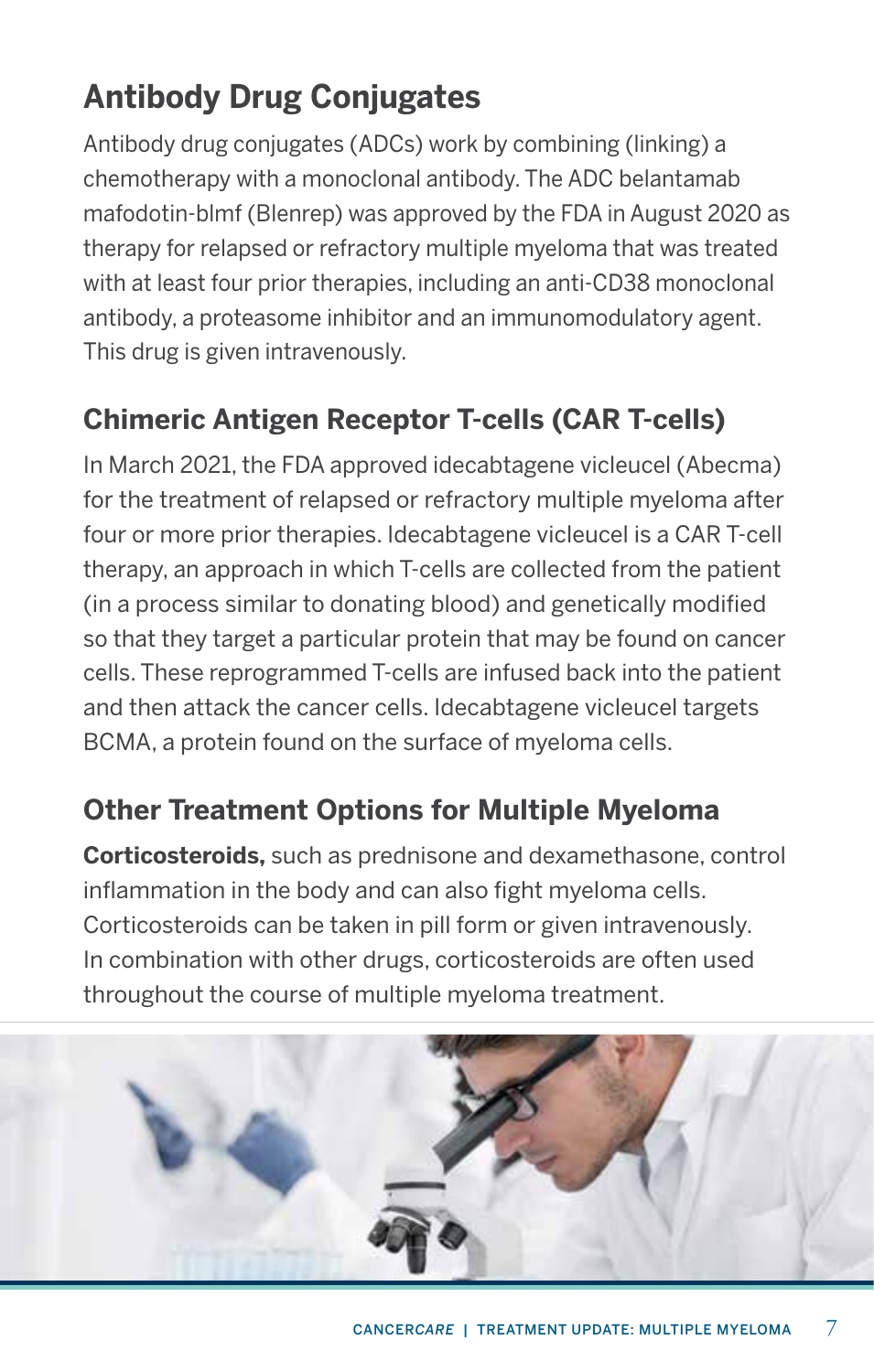**Chemotherapy drugs,** given intravenously or in pill form, can destroy myeloma cells. The types of chemotherapy most often given to treat multiple myeloma are:

- **• Melphalan (Alkeran)**. Given in high doses, melphalan is used in association with a stem cell transplant.
- **• Melphalan flufenamide (Pepaxto)**. Melphalan flufenamide is a modified form of melphalan. It was approved by the FDA in February 2021 for the treatment of multiple myeloma that has progressed after four prior therapies.
- **• Cyclophosphamide (Cytoxan)**. Cyclophosphamide is frequently given as a high-dose monotherapy (treatment given alone) or in combination with other types of treatments.
- **• Panobinostat (Farydak)**. Panobinostat is approved, in combination with bortezomib and dexamethasone, for people who have received at least two prior multiple myeloma treatments. It is used less often than melphalan and cyclophosphamide.

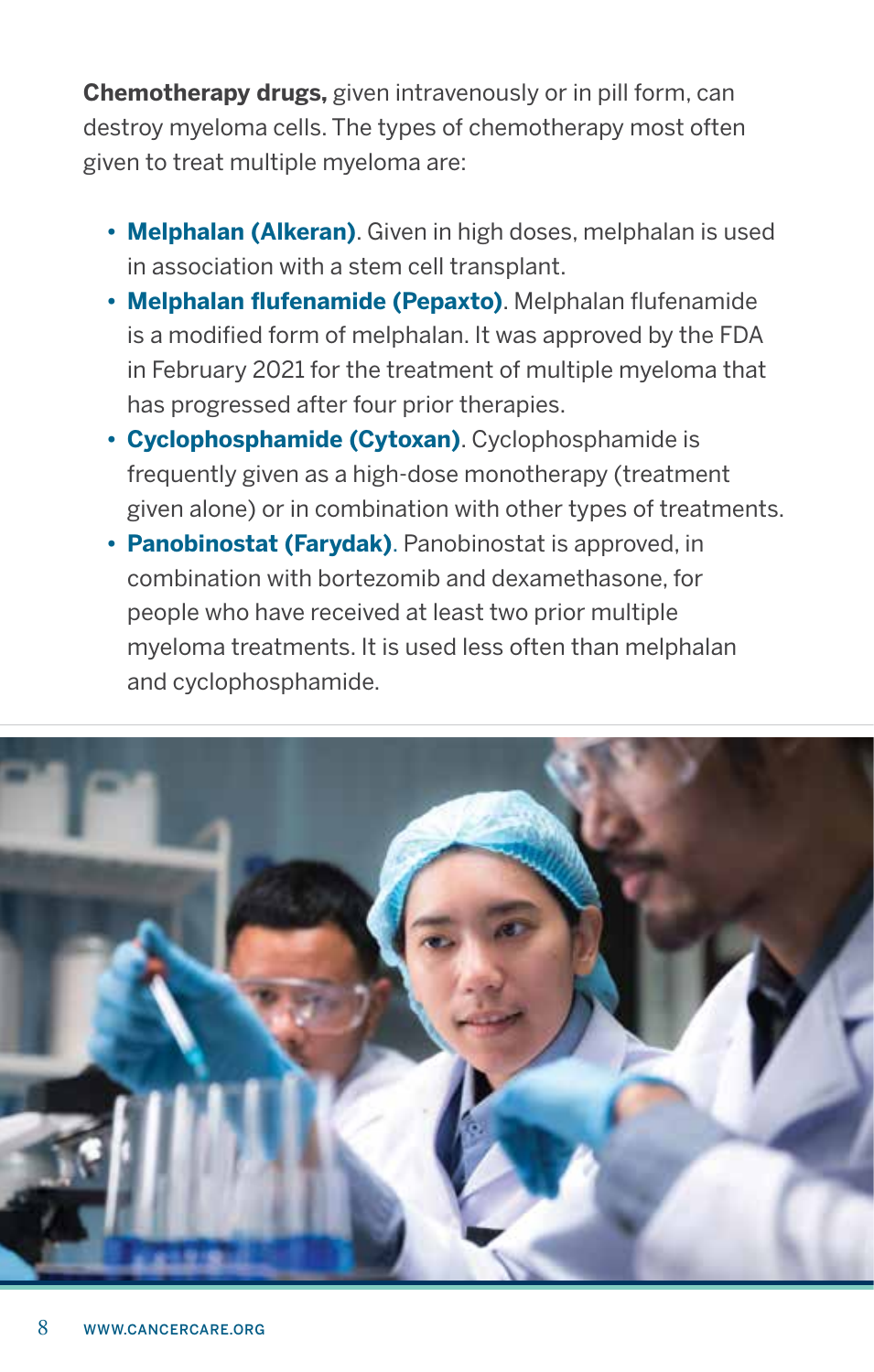## The Importance of Clinical Trials

**Clinical trials are the standard by which we measure the worth of new treatments and the quality of life of patients as they receive those treatments. For this reason, doctors and researchers urge people with cancer to take part in clinical trials.**

Your doctor can guide you in making a decision about whether a clinical trial is right for you. Here are a few things that you should know:

- Often, people who take part in clinical trials gain access to and benefit from new treatments.
- Before you participate in a clinical trial, you will be fully informed as to the risks and benefits of the trial, including any possible side effects.
- Most clinical trials are designed to test a new treatment against a standard treatment to find out whether the new treatment has any added benefit.
- You can stop taking part in a clinical trial at any time for any reason.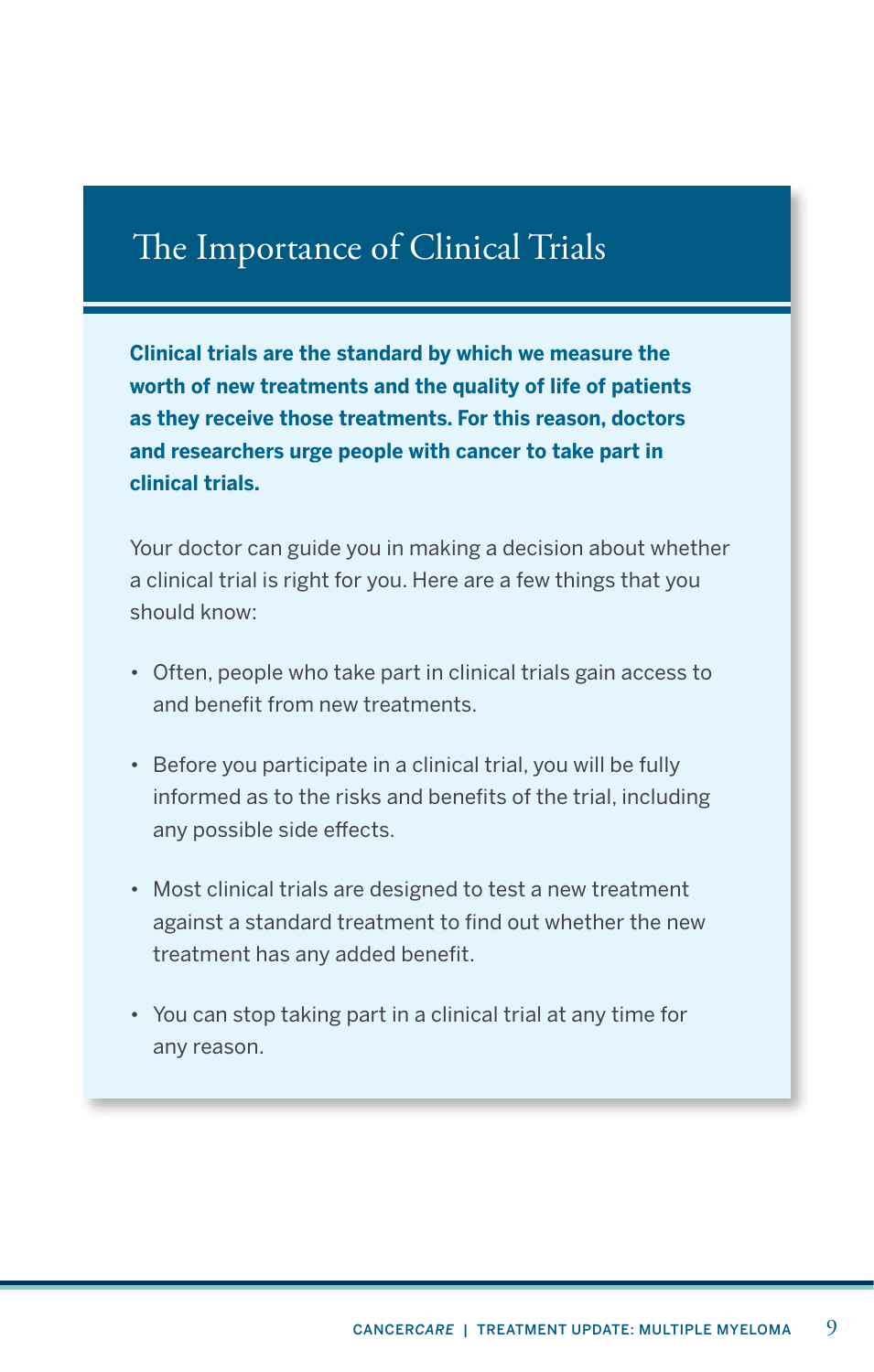# <span id="page-11-0"></span>Treatment Side Effects

All cancer treatments can cause side effects. It's important that you report any side effects that you experience to your health care team so they can help you manage them. Report them right away—don't wait for your next appointment. Doing so will improve your quality of life and allow you to stick with your treatment plan. It's important to remember that not all patients experience all side effects, and patients may experience side effects not listed here.

People with multiple myeloma have an increased risk of infection, both from the disease itself and its treatment. When white blood cells are abnormally low (a condition called neutropenia), an infection may progress rapidly and become serious. For this reason, it's important that people being treated for multiple myeloma immediately report fevers or other signs of infection to their health care team.

The side effects of the approaches in the treatment of multiple myeloma vary based on the specific therapy used. These side effects can include peripheral neuropathy (numbness or tingling in hands and feet), elevated liver enzymes, anemia, an increased risk of bleeding, rash, blood clots, changes in cognition and an increased risk of cardiovascular or pulmonary conditions.

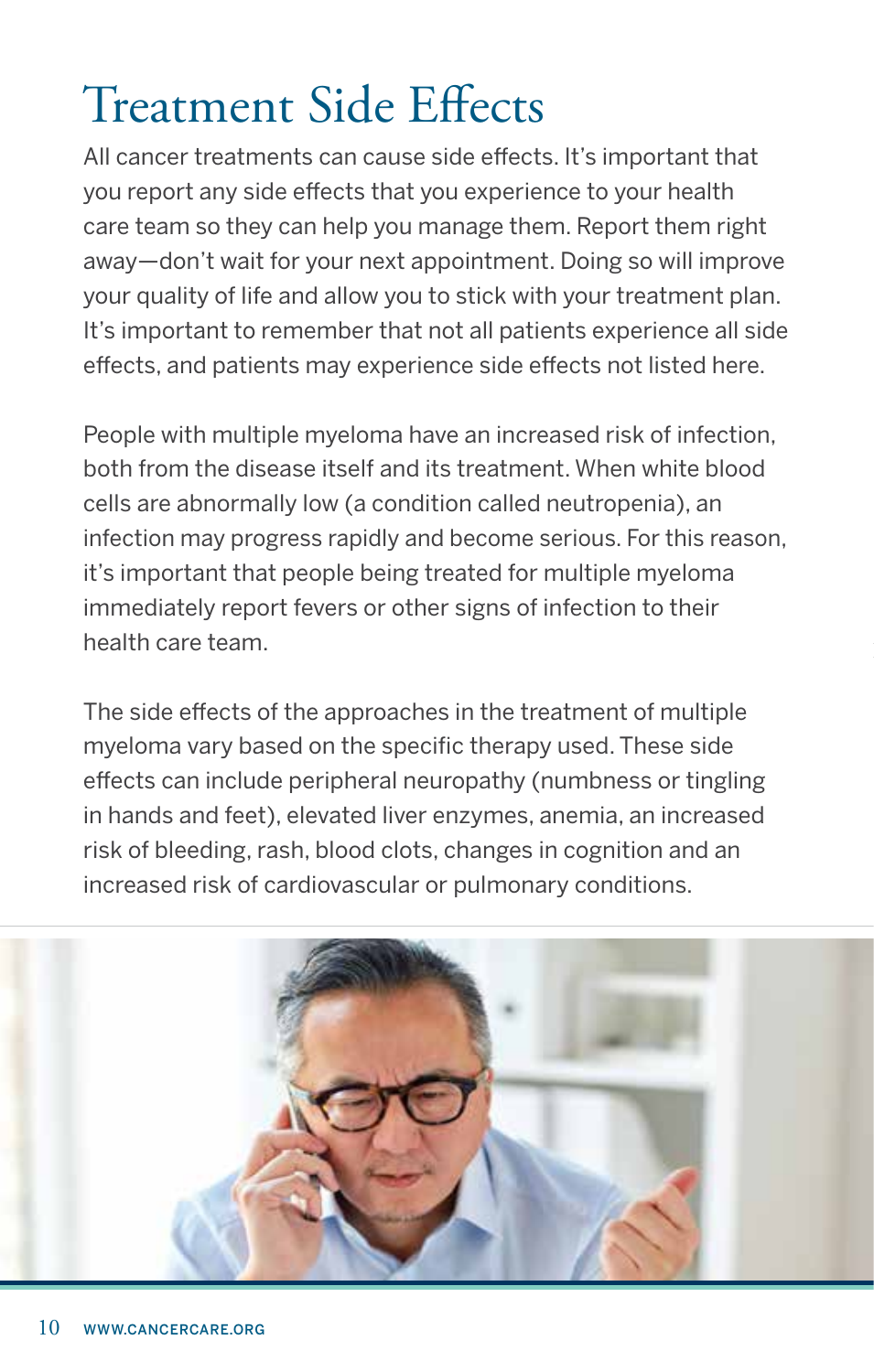

## **Side Effects Specific to Chemotherapy**

The side effects of chemotherapy depend on the type and dose of drugs given and the length of time they are used, and can include:

- Hair loss
- Increased risk of infection (from having too few white blood cells)
- Easy bruising or bleeding
- Changes in memory or thinking
- Peripheral neuropathy
- Edema (swelling)
- Mouth sores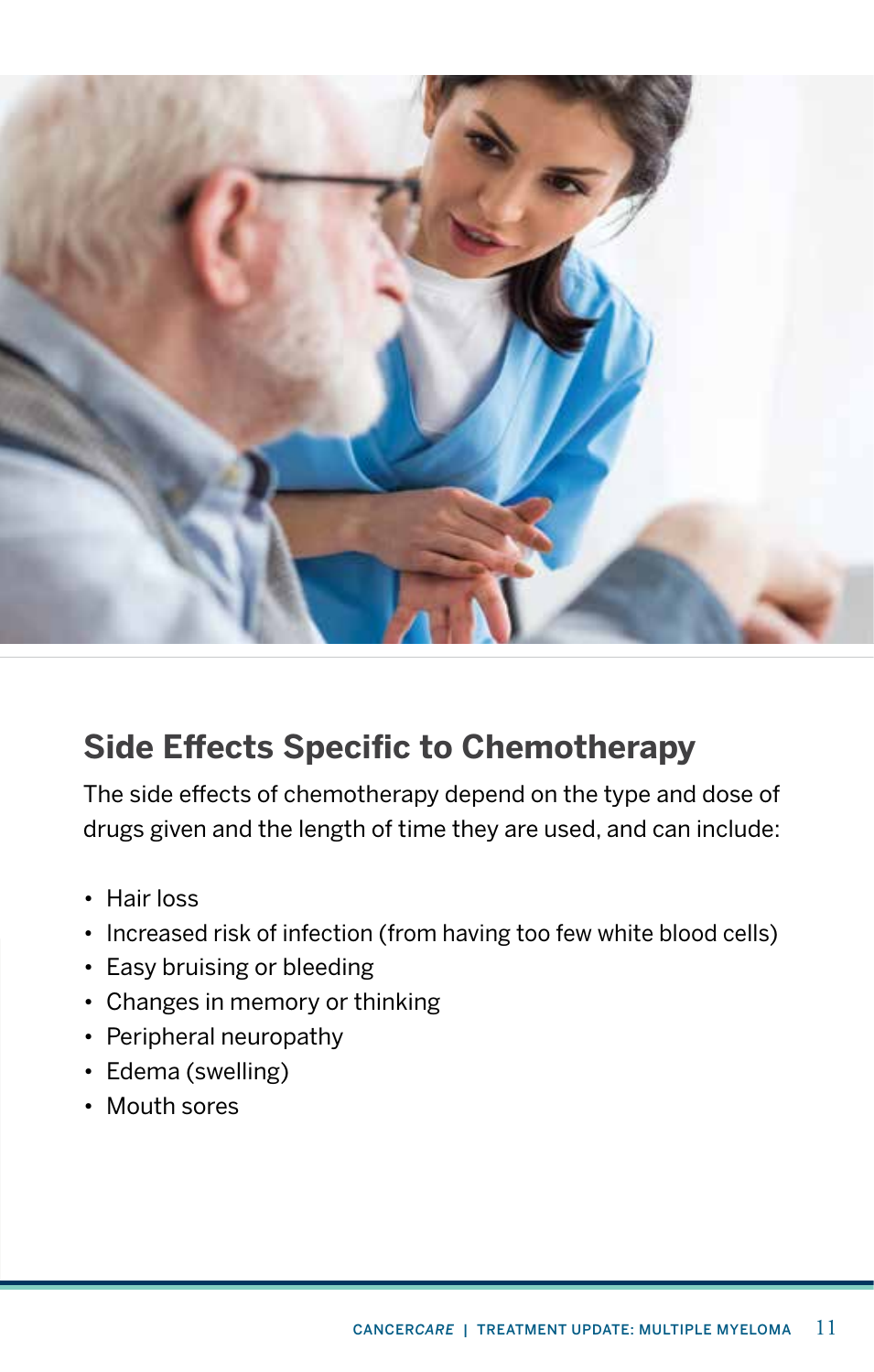## **Side Effects Specific to Radiation Therapy**

Changes to the skin are the most common side effects of radiation therapy. The changes can include dryness, swelling, peeling, redness and blistering. If a reaction occurs, contact your health care team so the appropriate treatment can be prescribed. It's especially important to contact your health care team if there is any open skin or painful areas, as this could indicate an infection. Infections can be treated with an oral antibiotic or topical antibiotic cream.

**Selective Inhibitor of Nuclear Export (SINE)** compounds work by inhibiting the action of proteins involved in cancer cell growth. Selinexor (Xpovio), a type of SINE called an XPO1 inhibitor, was approved in 2019 for people with relapsed or refractory multiple myeloma who have received at least four prior therapies. Initially approved for use in combination with dexamethasone, it may be combined with proteasome inhibitors for the treatment of multiple myeloma. Selinexor is given orally.

**Radiation therapy** is often used to shrink myeloma cells in a specific area, such as a plasmacytoma (a collection of myeloma cells that create a bone tumor). The course of treatment can last several weeks.

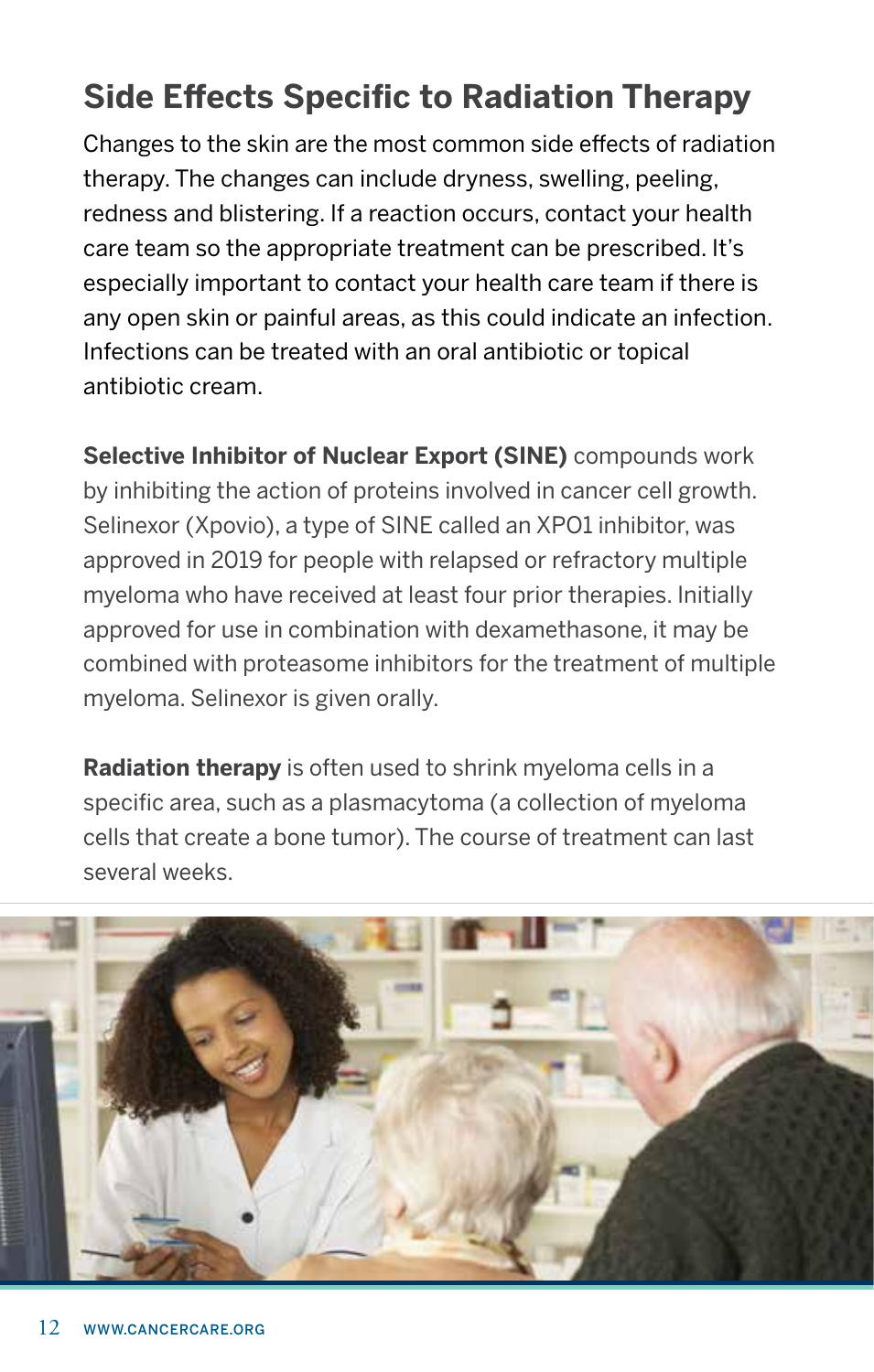# <span id="page-14-0"></span>General Side Effects

Some side effects may occur across treatment approaches. This section provides tips and guidance on how to manage these side effects should they occur.

### **Managing Digestive Tract Symptoms**

#### *Nausea and vomiting*

- Avoid food with strong odors, as well as overly sweet, greasy, fried or highly seasoned food.
- Eat meals that are chilled, which often makes food more easily tolerated.
- Nibble on dry crackers or toast. These bland foods are easy on the stomach.
- Having something in your stomach when you take medication may help ease nausea.

#### *Diarrhea*

- Drink plenty of water. Ask your doctor about using drinks such as Gatorade, which provide electrolytes as well as liquid.
- Over-the-counter medicines such as loperamide (Imodium A-D and others) and prescription drugs are available for diarrhea but should be used only if necessary and after having a discussion with a member of your health care team.
- Choose fiber-dense foods such as whole grains, fruits and vegetables, all of which help form stools.
- Avoid food high in refined sugar and those sweetened with sugar alcohols such as sorbitol and mannitol.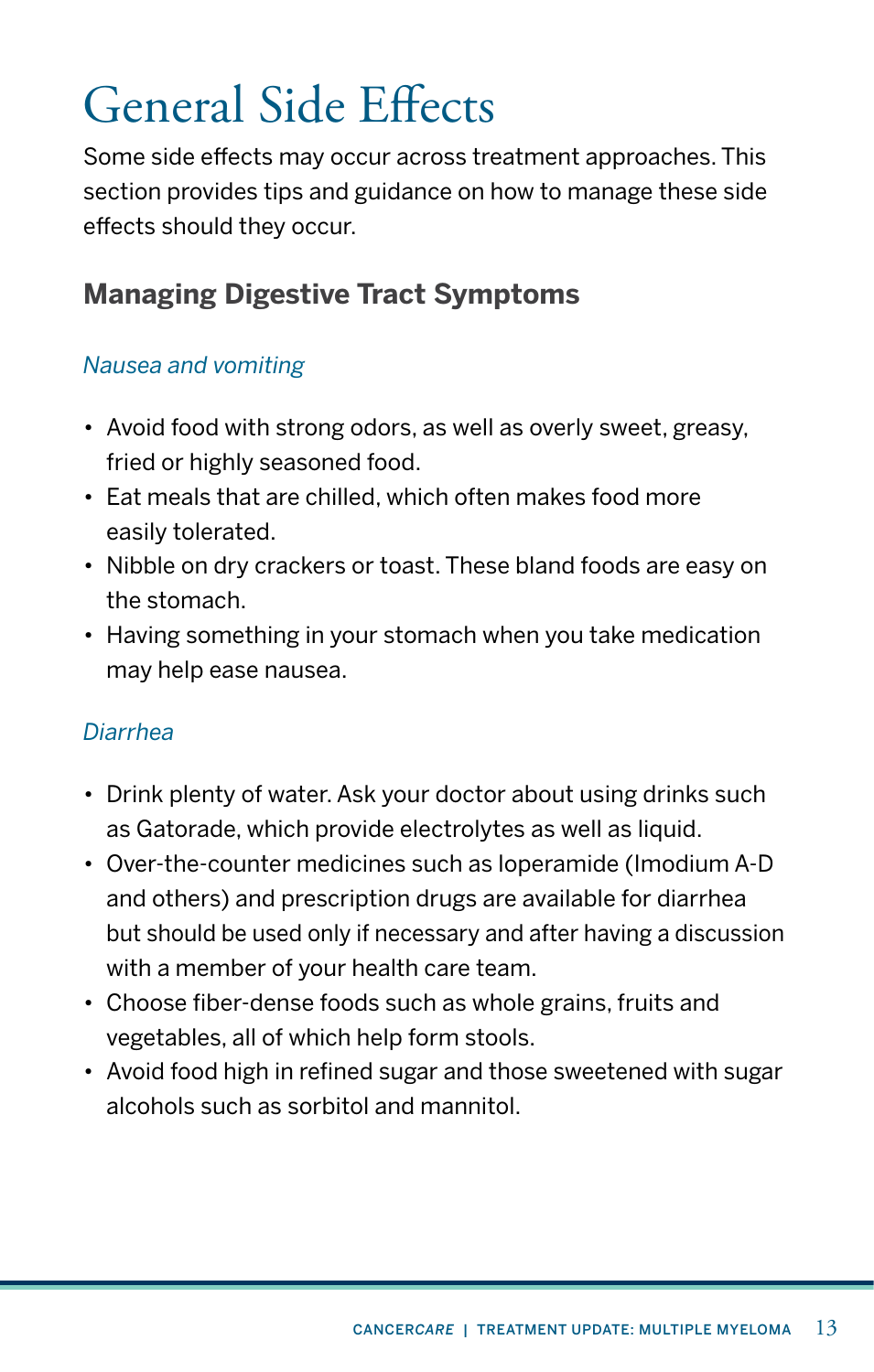#### *Loss of appetite*

- Eating small meals throughout the day is an easy way to take in more protein and calories, which will help maintain your weight. Try to include protein in every meal.
- To keep from feeling full early, avoid liquids with meals or take only small sips (unless you need liquids to help swallow).
- Keep high-calorie, high-protein snacks on hand such as hard-boiled eggs, peanut butter, cheese, granola bars, liquid nutritional supplements, nuts and canned tuna.
- If you are struggling to maintain your appetite, talk to your health care team about whether appetite-building medication could be right for you.

## **Managing Fatigue**

Fatigue (extreme tiredness not helped by sleep) is one of the most common side effects of many cancer treatments. If you are taking a medication, your doctor may lower the dose of the drug, as long as it does not make the treatment less effective. If you are experiencing fatigue, talk to your doctor about whether taking a smaller dose is right for you.

There are a number of other tips for reducing fatigue:

- Take several short naps or breaks during the day.
- Take short walks or do some light exercise, if possible.
- Try easier or shorter versions of the activities you enjoy.
- Ask your family or friends to help you with tasks you find difficult or tiring.

Fatigue can be a symptom of other illnesses, such as anemia, diabetes, thyroid problems, heart disease, rheumatoid arthritis and depression. So be sure to ask your doctor if they think these conditions may be contributing to your fatigue.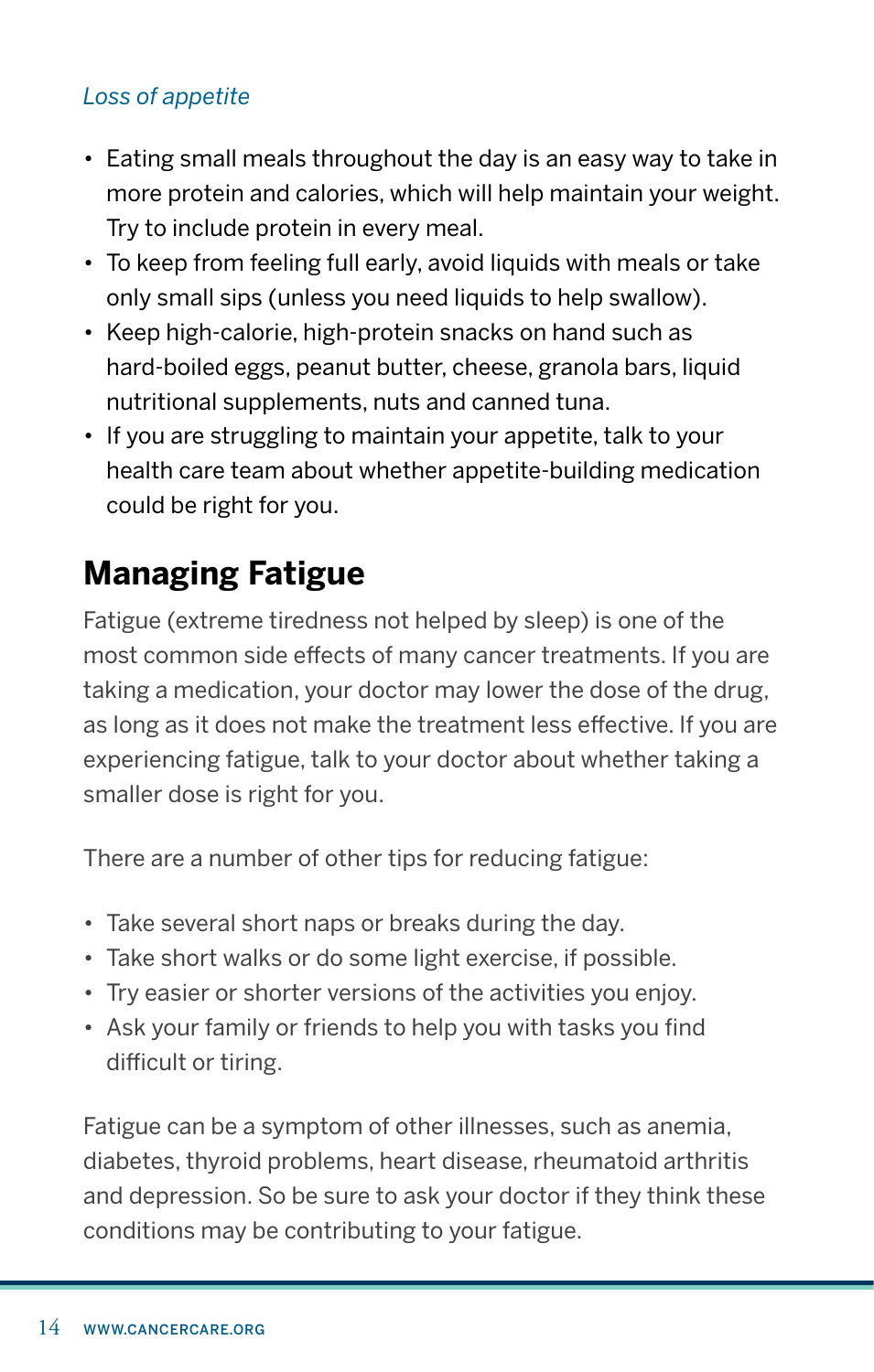# <span id="page-16-0"></span>Communicating With Your Health Care Team

As you manage your multiple myeloma, it's important to remember that you are a consumer of health care. The best way to make decisions about health care is to educate yourself about your diagnosis and the members of your health care team, including doctors, nurses, nurse practitioners, physician assistants, dietitians, social workers and patient navigators.

Here are some tips for improving communication with your health care team:

**Start a health care journal.** Having a health care journal or notebook (either on paper or in a digital format) will allow you to keep all of your health information in one place. You may want to write down the names and contact information of the members of your health care team, as well as any questions for your doctor. Keep a diary of your daily experiences with your multiple myeloma and its treatment. You can separate your journal or notebook into different sections to help keep it organized.

**Prepare a list of questions.** Before your next medical appointment, write down your questions and concerns. Because your doctor may have limited time, you should ask your most important questions first, and be as specific as possible.

**Bring someone with you to your appointments or have them be present during telehealth sessions.** Even if you have a journal and a prepared list of questions or concerns, it's always helpful to have support during your appointments. The other person can serve as a second set of ears. They may also think of questions to ask your doctor or remember details about your symptoms or treatment that you may have forgotten.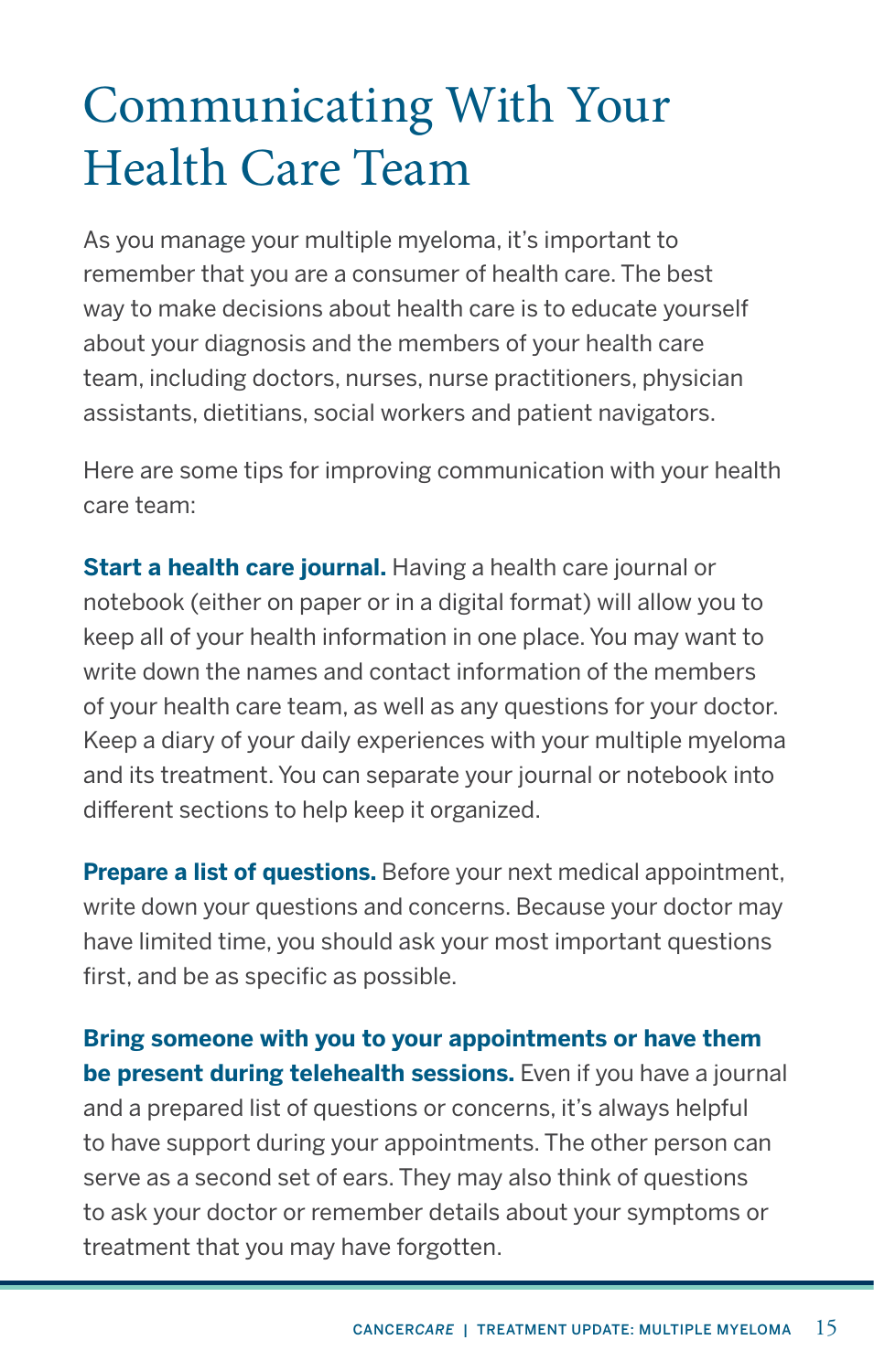**Write down your doctor's answers.** Taking notes will help you remember your doctor's responses, advice and instructions. If you cannot write down the answers, ask the person who accompanies you to do that for you. If you have a mobile device, like a tablet or smartphone, ask if you can use it to take notes. Writing notes will help you review the information later.

**Record your visit if your doctor allows it.** Recording the conversation with your doctor gives you a chance to hear specific information again or share it with family members or friends.

**Incorporate other health care professionals into your team.**

Your medical oncologist is an essential member of your health care team, but there are other health care professionals who can help you manage your diagnosis and treatment:

- Your primary care physician should be kept updated about your multiple myeloma treatment and any test results.
- Your local pharmacist is a great source of knowledge about the medications you are taking. Have all of your prescriptions filled at the same pharmacy to avoid the possibility of harmful drug interactions.
- Make sure your oncologist knows of any other medical conditions you have, or any pain you are experiencing, so that they can consult with your primary care physician or your specialist if needed.
- Ask your oncologist to send a summary of your visits to your primary care physician and all doctors involved in your care.

Remember, there is no such thing as over-communication.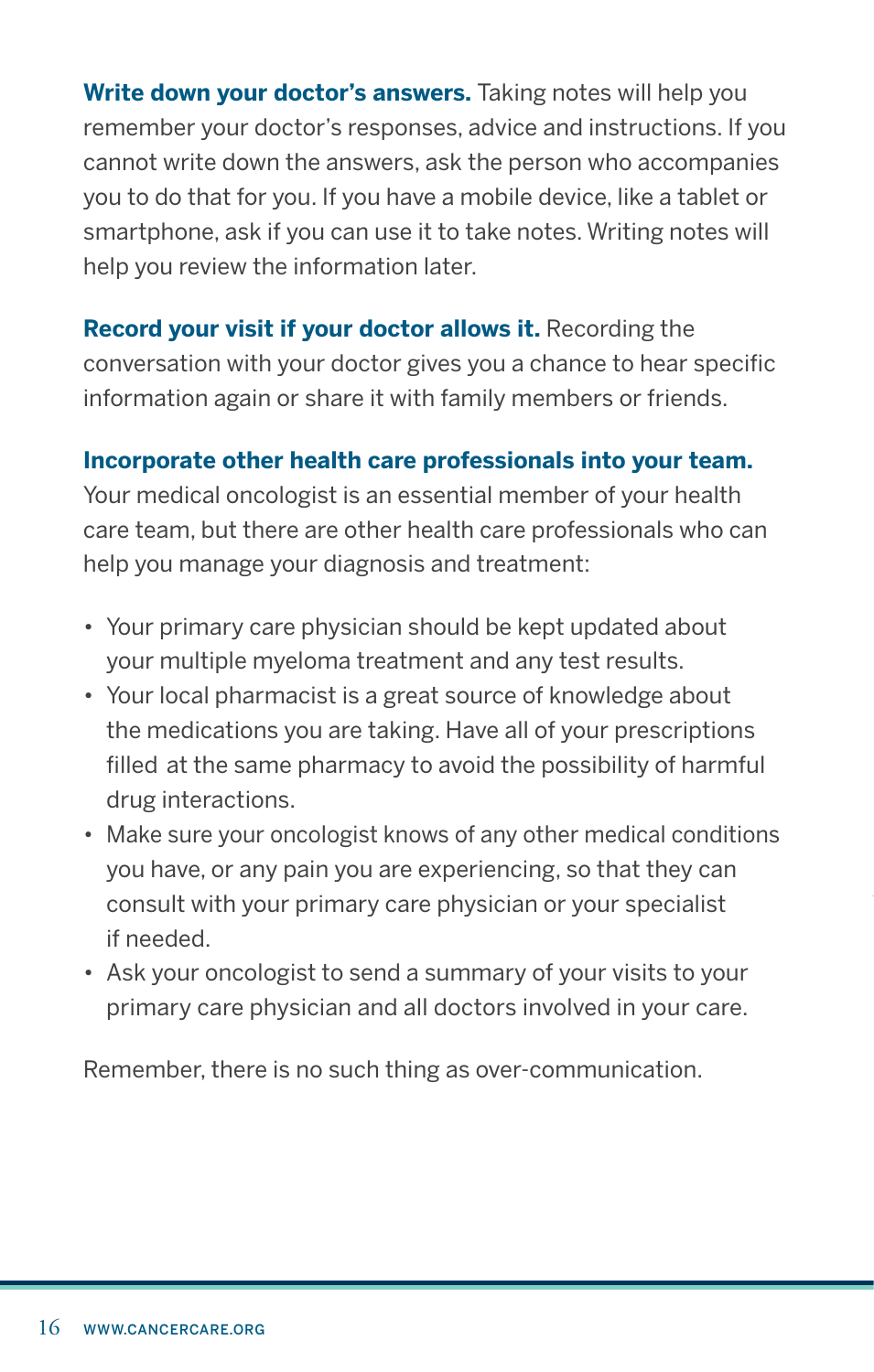# <span id="page-18-0"></span>Cancer*Care*'s Free Support Services and Programs

**It can be very difficult to receive a diagnosis of cancer, and adjusting to the necessary changes in your life can be challenging.** 

Cancer*Care®* can help. We are a national nonprofit organization providing free, professional services to anyone affected by cancer. Our licensed oncology social workers can provide support and education, help in navigating the complicated health care system, and offer information on support groups and other resources.

To learn more about how Cancer*Care* helps, call us at 800-813-HOPE (4673) or visit www.cancercare.org.

You will likely also build your own personal support network composed of family and friends. In doing so, it's best to take some time to think about the people in your life and how they are best suited to help. Match the task to their strengths—ask a family member who loves to shop to pick up something for you at the store, or ask a friend who's a good listener to come over for a chat.

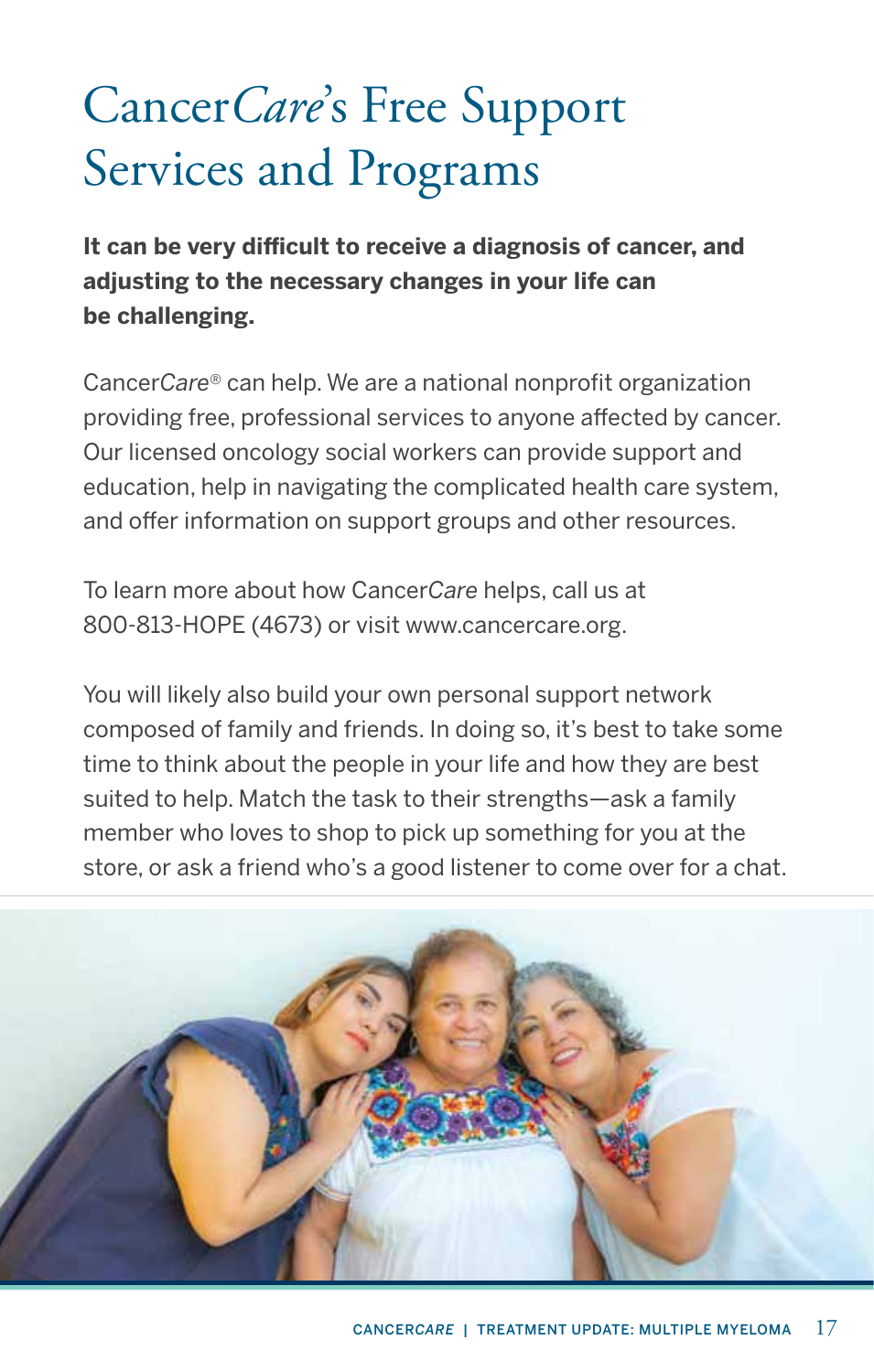#### <span id="page-19-0"></span>**MORE ABOUT MULTIPLE MYELOMA**

# Frequently Asked Questions

### Q: I have recently been diagnosed with multiple myeloma. What questions should I ask my oncologist about their recommended treatment approach?

A: Here are some questions you should ask; others will likely arise in the course of your discussions.

- What are the goals of treatment?
- How long will treatment last?
- Do you have any written information about this treatment?
- What medical procedures and expenses does my insurance plan cover?
- What are the side effects of this treatment?
- Are there any ways to help manage side effects?
- How do I know if a side effect is severe enough to call you?
- Are there any other treatment options?
- Are there any clinical trials I should be aware of?
- What is the best way to let you know when I have questions about treatment?

#### Q: My sister has multiple myeloma. I want to help with caregiving, but I live far away. What can I do?

A: Even from a distance, you can provide ongoing emotional support to your sister and to her primary caregiver. It is sometimes easier for people to talk about difficult topics over the phone than in person, so be willing to have in-depth and serious conversations. You can also help coordinate medical appointments (and send reminders to your sister and her caregiver about those appointments), provide verbal updates to other family members, and share information on how your sister is feeling (if she agrees) in an on-line journal such as CaringBridge.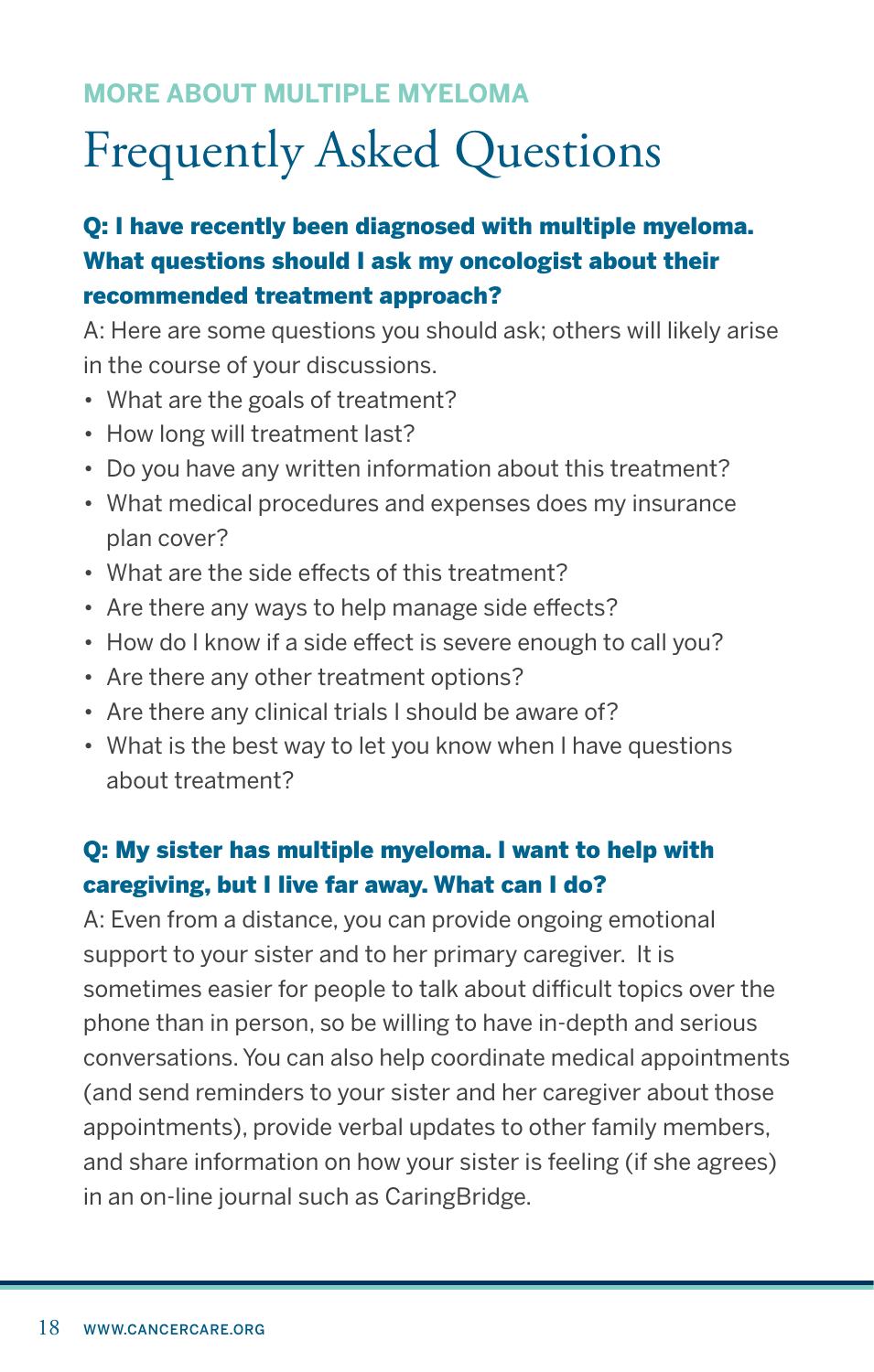### Q: I know that multiple myeloma can cause bone damage and an increased risk of fracture. What information should I be aware of?

A: There are medications that are available to minimize the impact of bone damage (also called bone lesions):

- Bisphosphonates include drugs such as zoledronic acid (Zometa) and pamidronate (Aredia). These drugs slow the process by which bone wears away and breaks down. Bisphosphonates belong to a class of drugs called osteoclast inhibitors, which are also used to treat osteoporosis.
- RANK ligand inhibitors block a factor in bone development known as RANK ligand, which stimulates cells that break down bone. By blocking RANK ligand, drugs such as denosumab (Xgeva, Prolia) increase bone density and strength.

Should a fracture of the vertebrae occur, there are minimally invasive surgical procedures available:

- Vertebroplasty is a procedure in which a special cement is injected into a fractured vertebra, to relieve spinal pain and restore mobility.
- Kyphoplasty is similar to vertebroplasty, with the additional step of creating space for the special cement by using a balloon-like device.

There are also lifestyle choices that you can make to improve the health (density) of your bones:

• A diet high in calcium and vitamin D. Foods that are high in calcium include dairy products, spinach, kale, okra and certain fish (sardines, salmon, perch and rainbow trout). Foods that provide Vitamin D include fatty fish (tuna, mackerel and salmon), cheese, egg yolks and beef liver. Some other foods come in versions fortified with calcium and/or Vitamin D.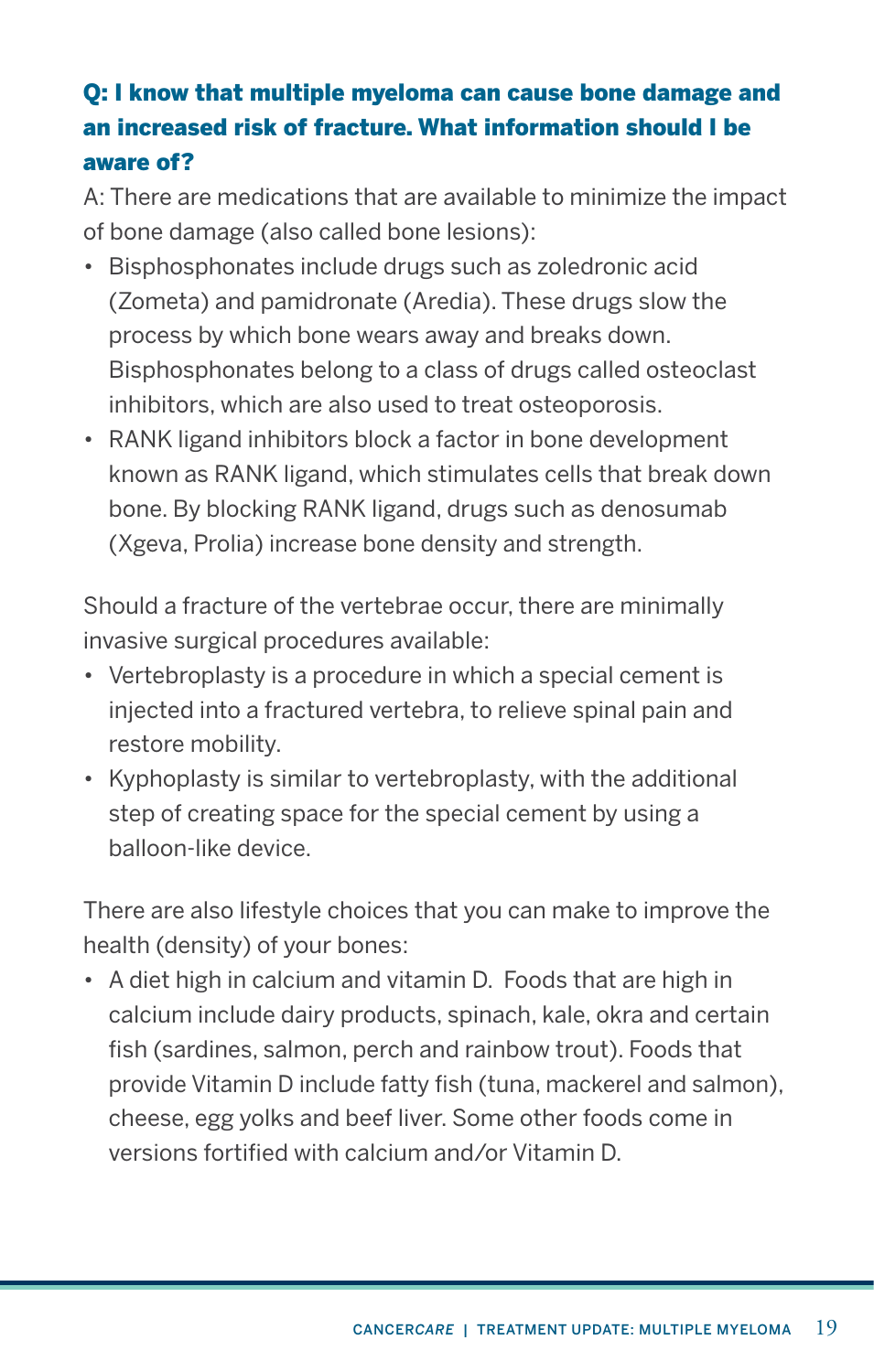- Exercise. Although high-impact exercise should be avoided, some forms of exercise can be beneficial for bone health, including flexibility, endurance, aerobic and strengthening exercises. Importantly, exercise is also known to have a positive impact on physical function, mood, sleep and overall quality of life.
- Eliminate smoking. Even minimal smoking has a negative effect on bone density.
- Avoid or reduce alcohol consumption. Alcohol intake has been shown to decrease bone density.

It's important that you consult a member of your health care team before making any changes to your diet or exercise routine.

#### Q: What is a treatment summary and why is it important?

A: Keeping your own records up-to-date in the form of a treatment summary can be helpful, as it allows you and your family members to have instant access to the specifics of your multiple myeloma diagnosis and treatment. A treatment summary should include:

- Your name and date of birth
- Date of diagnosis
- Prescribed therapy/therapies, including dates started and stopped and dosages when appropriate
- Dates and types of baseline and post-diagnosis testing and the results of these tests
- Other medications and supplements you are taking
- Names, affiliations and contact information of all members of your health care team

Ask the members of your health care team what they suggest be included. Take your personal record with you when you visit any doctor, not just your oncologist.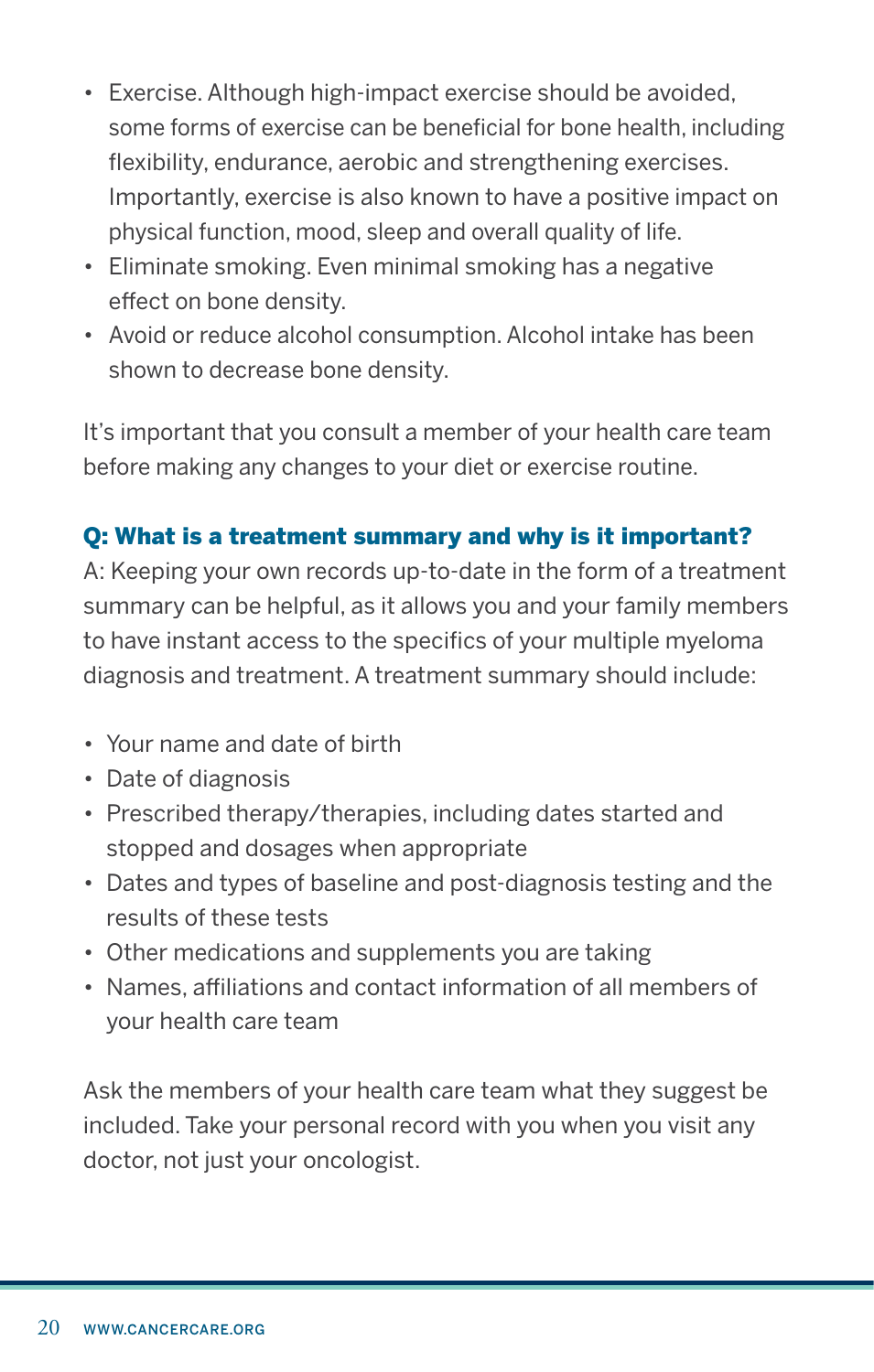### <span id="page-22-0"></span>Resources

Cancer*Care*® 800-813-HOPE (800-813-4673) [www.cancercare.org](https://www.cancercare.org/)

American Cancer Society 800-227-2345 [www.cancer.org](https://www.cancer.org/)

Cancer.Net Patient information from the American Society of Clinical Oncology 888-651-3038 [www.cancer.net](https://www.cancer.net/)

National Cancer Institute 800-422-6237 [www.cancer.gov](https://www.cancer.gov/)

Cancer Support Community 888-793-9355 [www.cancersupportcommunity.org](https://www.cancersupportcommunity.org/)

Be The Match® 800-627-7692 [www.bethematch.org](https://bethematch.org/)

BMT InfoNet 888-597-7674 [www.bmtinfonet.org](https://www.bmtinfonet.org/)

#### CLINICAL TRIALS WEBSITES

EmergingMed [www.emergingmed.com](https://app.emergingmed.com/emed/home) 

National Cancer Institute www.cancer.gov

International Myeloma Foundation 800-452-2873 [www.myeloma.org](https://www.myeloma.org/)

The Leukemia & Lymphoma **Society** 800-955-4572 [www.lls.org](https://www.lls.org/)

Lymphoma Research Foundation 800-500-9976 [www.lymphoma.org](https://lymphoma.org/)

Multiple Myeloma Research Foundation [www.themmrf.org](https://themmrf.org/)

National Bone Marrow Transplant Link 800-546-5268 [www.nbmtlink.org](https://www.nbmtlink.org/)

Medicine Assistance Tool 888-477-2669 www.medicineassistancetool.org

This booklet is supported by Bristol Myers Squibb, GlaxoSmithKline and an educational grant from Janssen Biotech, Inc., administered by Janssen Scientific Affairs, LLC.